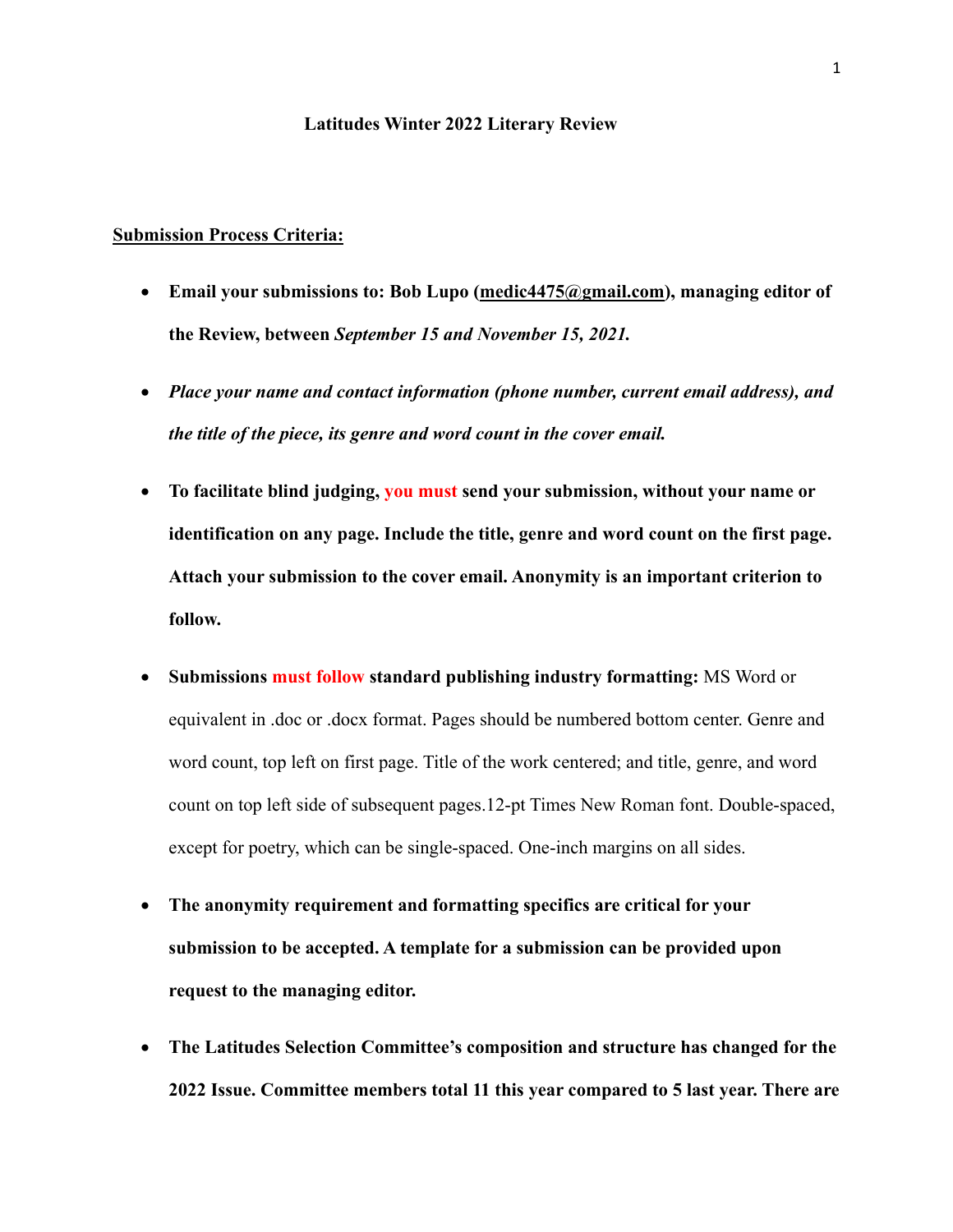**2 co-editors per genre compared to 1 last year. We made these changes to enhance discussion and evaluation among the editors in the first step of the submission process and broaden the Guild's literary range. Co-genre editors will discuss each entry before selecting those pieces to be sent to the Selection Committee for evaluation. The larger voting panel should also energize discussion and evaluation of works in the final voting step.** 

- *Bob Lupo, the managing editor, will record each submission and distribute the work to the appropriate editors for review.*
- *Editors for the Winter 2022 Issue are: Fiction—Mark Kelly, Carol McMillan; Non-Fiction—Linda Heath, Jada Rufo; Poetry—Laura Burkhart, Tamara Williams; Drama—Richard Bodien, Joy Fisher. The two Editors-at-Large are: Duncan Dempster and Margaret Zacharias.*
- *Submissions will be assessed based on the general guidelines and key elements for genres applicable to your work. After reviewing your work, editors will make recommendations to the entire coordinating committee which will make the final selections of all the pieces to be included in the issue***.**
- *You will be notified by the managing editor if your work is accepted for publication in Latitudes: Hawaii Writers Guild Online Literary Review***. A copy of your work, showing any light editing deemed necessary by the editors, will be sent to you. Editing suggestions may include grammar, punctuation, style, syntax, and story / narrative flow.**